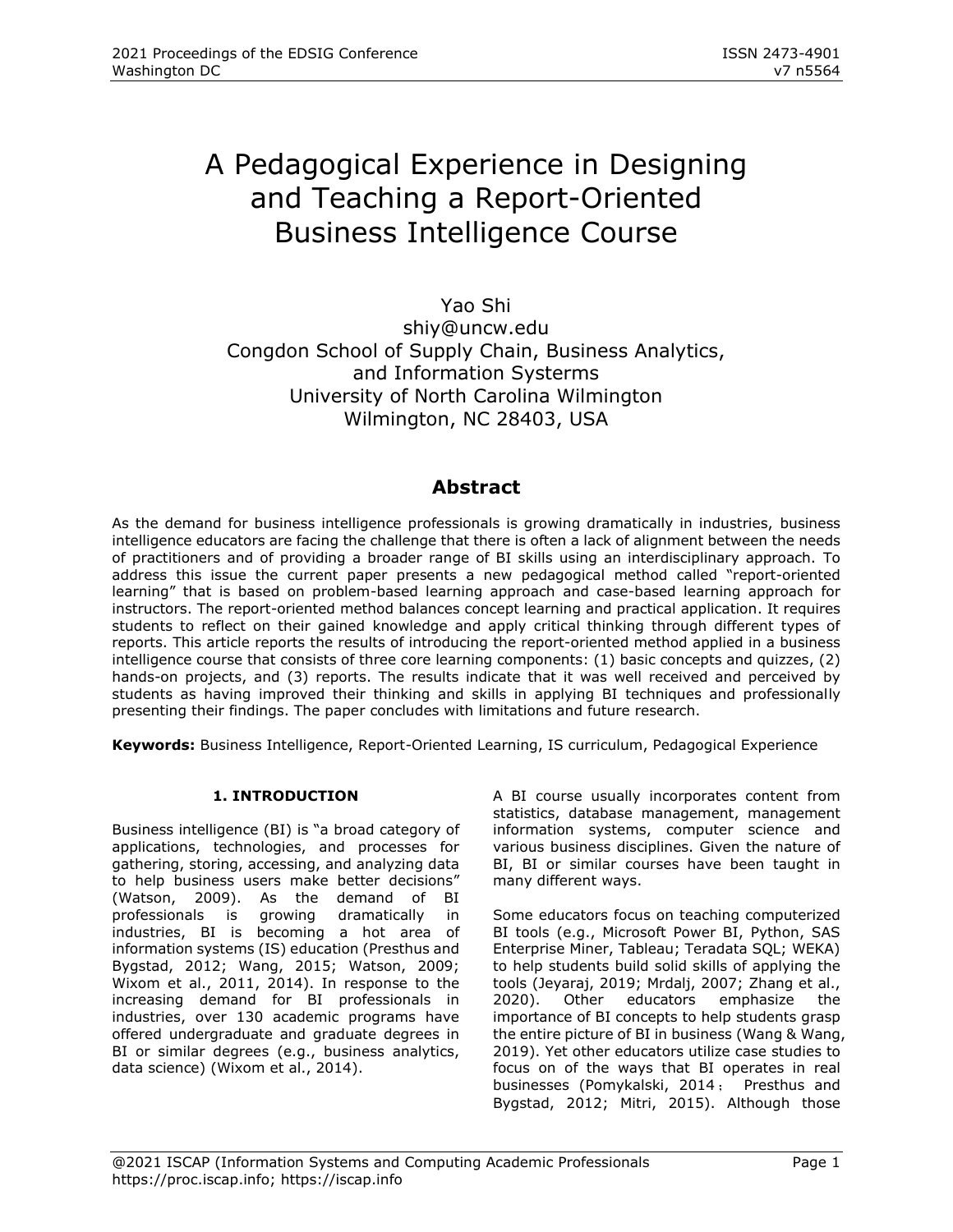teaching methods have proved effectively supporting student learning on either technical side or conceptual side, BI education is still facing challenges reflected in Wixom et al.'s comprehensive report (2011). BI educators need to align with the needs of different industries and provide a broader range of BI skills using an interdisciplinary approach.

The goal of this research is to address the challenge through developing a new pedagogical method to balance concepts learning and practical application. Report-oriented learning is developed based on instructional methods, problem-based learning. To present the core of report-oriented learning in the BI course, this paper details the experience of teaching a reportoriented BI course with the learning objectives, course topics, assignments, technological tools, reports design, and timeline.

The remaining sections of this paper review the literature in problem-based learning and develop the new pedagogical method, report-oriented learning. Next, the report-oriented BI course design with learning objectives and curriculum modules is introduced. Following the description of the course implementation, the reflection from the students is included. Last, this article concludes with suggestions for teaching the report-oriented BI course.

#### **2. LITERATURE REVIEW**

#### **Problem-Based Learning**

Problem-Based Learning (PBL) is an instructional learner-centered approach that encourages creative thinking on real-world problems with open-ended solutions (Hmelo-Silver, 2004; Savery, 2006). PBL originated from health sciences and is widely adopted in multiple domains education such as information systems, MBA, chemical engineering, economics (Savery, 2006). In contrast to traditional lecture approaches, PBL focuses on the learning process for the students than the answers reached (Presthus and Bygstad, 2012; Woods, 2020). In PBL, students work in small collaborative groups and should be active learners as they need to apply the concepts or tools taught in the class to solve the real-world problems. To achieve a welldeveloped solution, students may need to think creatively and explore some new methods learned from other related courses or outside of the courses. On the other hand, the instructor plays a role of a tutor to facilitate the students' learning in a creative manner rather than lead their works. As such, the core parts of PBL could be adopted in the new pedagogical method are:

(1) providing learning materials closely related to practice to students; (2) evaluating students' performance in terms of their learning process and creativity.

# **Case-Based Learning**

Case-Based Learning (CBL) is the approach helping students institute skills of critical thinking and synthesizing knowledge in a specific context (Pomykalski, 2014). Like PBL, CBL as a pedagogical method has been widely using in many fields. For instance, healthcare (Srinivasan et al., 2007), business intelligence (Pomykalski, 2014). Compared to instructors in PBL, instructors are more likely to be coaches who provide both systematic knowledge and expert guidance to the solution (Savery, 2006). The cases used in CBL are usually adapted from real events/entities and composed with organized structure and key elements associated with teaching. To evaluate students' knowledge gained, case study is usually conducted as an individual project or a group project after students have learned related knowledge.

# **Report-Oriented Learning**

To adopt the advantages from both PBL and CBL, report-oriented learning (ROL) was coined as the BI course was being designed and taught. This newly pedagogical method aims to balance curriculum where students can align systematical knowledge and skills to real business practice and can conduct practical projects guided by instructor. In ROL, instructor is not only a knowledge provider (role in CBL) but also a tutor (role in PBL) facilitating students to think logically and creatively and to address practical problems through various instruments. On the other hand, in ROL, students learning is driven by report which is a form to conclude and evaluate learning outcome from both basic concept perspective and practical application perspective. In the report process, students play the role of summarizing knowledge and sharing their own outcome of addressing practical problems, while instructor is a facilitator and evaluator. This pedagogical method is necessary for BI teaching because students need to build a solid skill sets with rich BI related knowledge to solve various business problems. But the reality on teaching side is that to fully cover all BI related materials/topics in a course is impossible. Instead of focusing on teaching a large amount of new emerging knowledge and software, the ROL approach attempts to institute students' the capability of synthesizing knowledge and practical application which is comprehensively evaluated through different types of report. As such, student learning turns from test-driven learning to report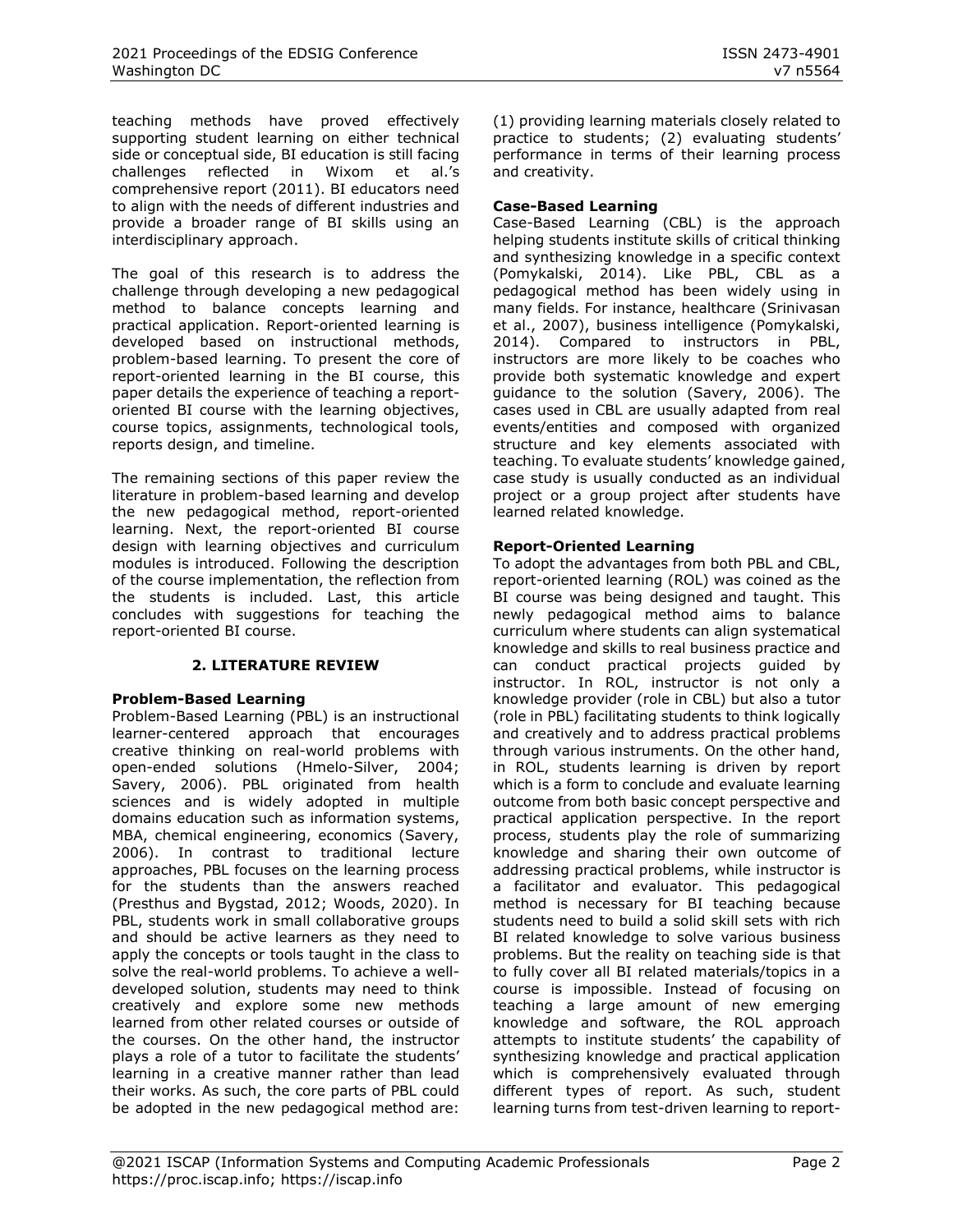driven learning which is more practical and close to real business environment.

The key requirement of report-oriented learning is twofold. First, all the learning objectives need to be evaluated through reports. Specifically, the content taught in the course such as basic concepts, hands-on projects, or cases should be reflected in different types of reports by students. The formats could be individual presentation, group presentation, or oral presentation and written report. When the course starts, students should be advised by instructor and well understand that all the learning activities in each module will be concluded by reports. Second, students should be guided with critical thinking and design thinking, which can not only help them think differently but also initiate their reports diversely.

# **3. COURSE DESIGN**

A report-oriented BI course was designed for upper-level undergraduate students majoring in information systems (IS), business analytics, or information technology. As the prerequisite of this course, the core IS courses (e.g., introduction of IS, management of database systems) highly related to BI are required to be completed prior to enrolling in the course.

#### **Learning Objectives**

This course focuses on BI concepts, processes, techniques, and role of BI in enterprise decision making. After completing the course, students should understand the basic concepts of BI and its role in an organization (LO1), identify and address business problems by using BI concepts and tools (LO2), professionally report the outcome and findings of hands-on projects through different techniques (LO3).

# **Curricular Modules**

The curricular modules consisted of three core components: (1) basic concepts and quizzes; (2) hands-on projects; (3) reports. The concepts and quizzes were lecture-based material derived from the textbook "Business Intelligence, Analytics, and Data Science: A Managerial Perspective, 4th edition" (Sharda et al., 2018) used in the course and its teaching materials. After learning the concepts in class, students were expected to acquire a basic understanding of the key concepts and were evaluated by quizzes. Hands-on projects were the cases composed by manipulated data and scenarios for teaching software application related to BI. Each hands-on project focused on addressing one or two practical questions and was taught after concepts

lecture. Students were expected to not only be able to handle the software but also understand the purpose/logic of each step of the software operation. Following hands-on projects, a report session was conducted to conclude the section which consists of two to three modules. In contrast to traditional tests (e.g., multiple-choice questions), reports in this course were the approach to comprehensively evaluate students' learning outcome through a series reports with different formats. In the report session, the tasks covered both the key concepts taught in the class and hands-on projects. Each student was assigned with different questions derived from lectures and their submitted hands-on projects.

The example of report 1 instruction is provided in Appendix B.

The course design had twelve modules for a one semester schedule (i.e., fifteen weeks). Most of the modules were designed for teaching in one week. The outline of the modules with readings and assignments is listed in Appendix A. To align with the learning objectives, each module has objectives of concepts learning adopted from the chapter objectives in Sharda et al.'s textbook (2018), objectives of hands-on projects, or objectives of report.

#### *Module 1: Overview of BI and Problem Identification*

Objectives of concepts learning: Understand the need of BI and its evolution; Describe BI methodology and concepts; Understand the various types of analytics; Understand the analytics ecosystem to identify various key career opportunities.

Objectives of hands-on projects: Enable to conduct a BI project through the BADIR approach (An acronym for the five steps of data to decisions: Business Question, Analysis plan, Data collection, Derive Insights, Recommendations) (Aryng, n.d.); Enable to identify business questions through Root Cause Analysis.

#### *Module 2: Business Intelligence and Data Warehousing*

Objectives of concepts learning: Understand the basic definitions and concepts of database management systems and data warehousing; Describe the processes used in developing and managing data warehouses; Explain data warehousing operations; Explain the role of data warehouses in decision support.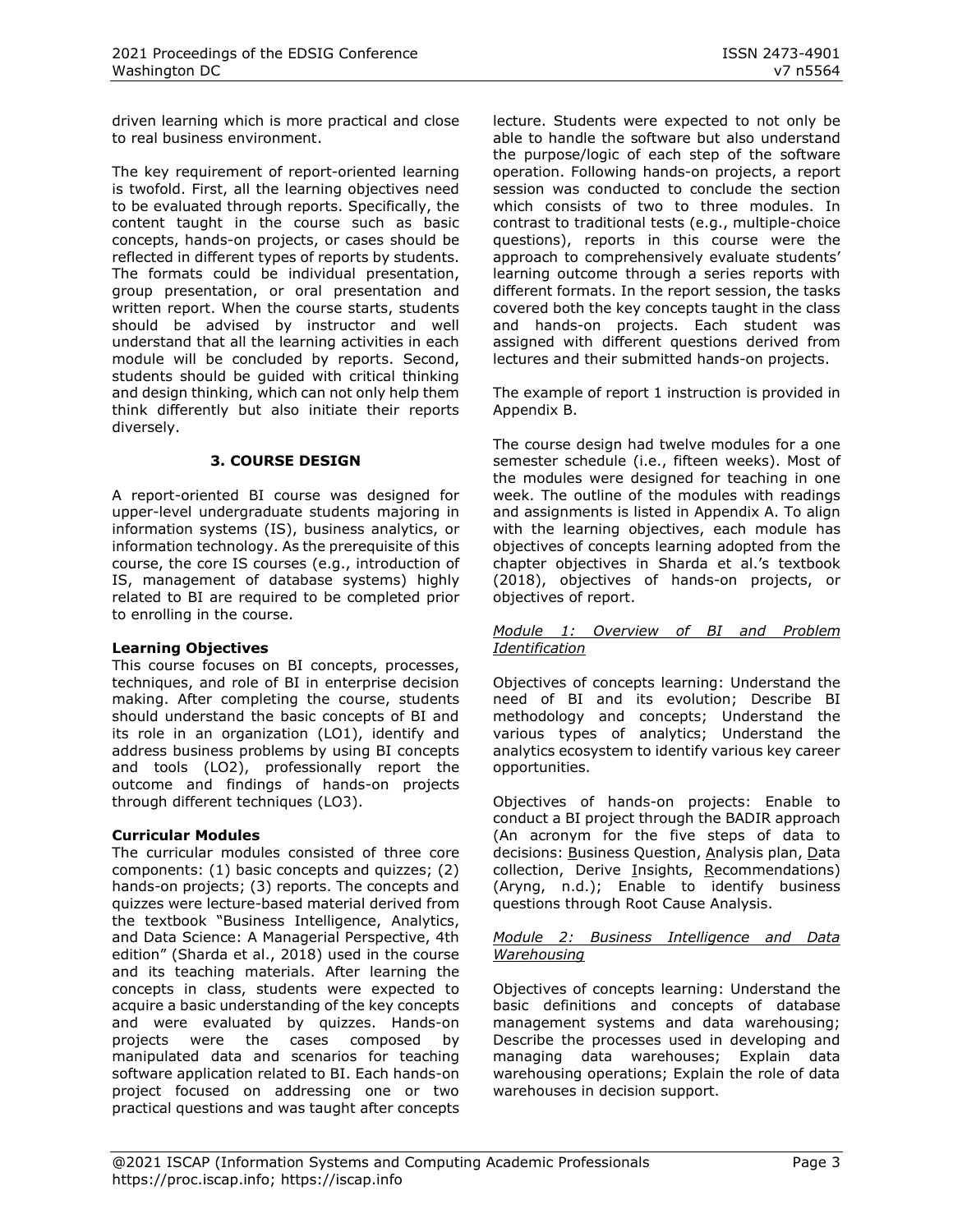Objectives of hands-on projects: Enable to create a database with Access, edit and link related tables, create and run query to merge the relational tables, and export Access database into Excel.

#### *Module 3: Nature of Data, Statistical Modeling, and Visualization*

Objectives of concepts learning: Understand the nature of data; Describe statistical modeling and its relationship to business analytics; Understand the importance of data/information visualization; Learn different types of visualization techniques.

Objectives of hands-on projects: Understand in what circumstance to use Pivot Table/Chart; Enable to create a Pivot Table/Chart by using Excel and interpret the outcomes; Understand different types of charts and dashboard; Enable to select the appropriate a chart or dashboard to convey information; Enable to create charts and dashboards with Excel.

# *Module 4: Report 1*

Objectives of report: review and summarize the modules 1 to 3.

#### *Module 5 to 6: Data Mining Process, Methods, and Algorithms*

Objectives of concepts learning: Understand the objectives and benefits of data mining; Learn the standardized data mining processes; Learn different methods and algorithms of data mining; Build awareness of the existing data mining software tools; Understand the privacy issues, pitfalls, and myths of data mining.

Objectives of hands-on projects: Enable to conduct simple and multiple regression with Excel and interpret output; Understand classification analysis and decision tree algorithm; Enable to conduct classification analysis with WEKA and interpret outcomes; Understand clustering analysis and k-means algorithm; Enable to conduct clustering analysis with WEKA and interpret outcomes; Understand association rule analysis and market basket analysis; Enable to conduct market basket analysis with WEKA and interpret outcome.

# *Module 7: Report 2*

Objectives of report: review and summarize the modules 5 and 6.

*Module 8: Text, Web, and Social Media Analytics* 

Objectives of concepts learning: Understand and differentiate among text analytics, text mining, and data mining; Understand the different application areas for text mining; Understand sentiment analysis and its popular applications.

Objectives of hands-on projects: Understand the mechanism of sentiment analysis; Enable to conduct sentiment analysis with WEKA and interpret outcome; Understand Google Analytics and its terminology and features; Enable to analyze a website traffic and write a professional report based on the data from Google Analytics.

#### *Module 9: Report 3*

Objectives of report: review and summarize the module 8.

# *Module 10: Optimization and Simulation*

Objectives of concepts learning: Understand simulation models for decision support; Describe how spreadsheets can be used for analytical modeling and solutions; Explain the basic concepts of optimization and when to use them.

Objectives of hands-on projects: Enable to conduct optimization and Monte Carlo simulation with Excel.

#### *Module 11: Big Data, Future Trends, and Privacy in BI*

Objectives of concepts learning: Understand big data and get familiar with the technologies and services for big data analytics; Understand the need and applications of stream analytics; Explore some of the emerging technologies in BI; Describe the major ethical and legal issues of BI implementation; Identify key characteristics of a successful BI professional.

#### *Module 12: Report 4*

Objectives of report: review and summarize the modules 10 and 11.

#### **4. COURSE IMPLEMENTATION**

The twelve-modules were incorporated into a one semester course (i.e., fifteen weeks). The content in each module was normally conducted in one week except the modules with the complex hands-on projects or reports, which needed extra days to be completed. The three core components (i.e., basic concepts and quizzes, hands-on projects, reports) were implemented as follows: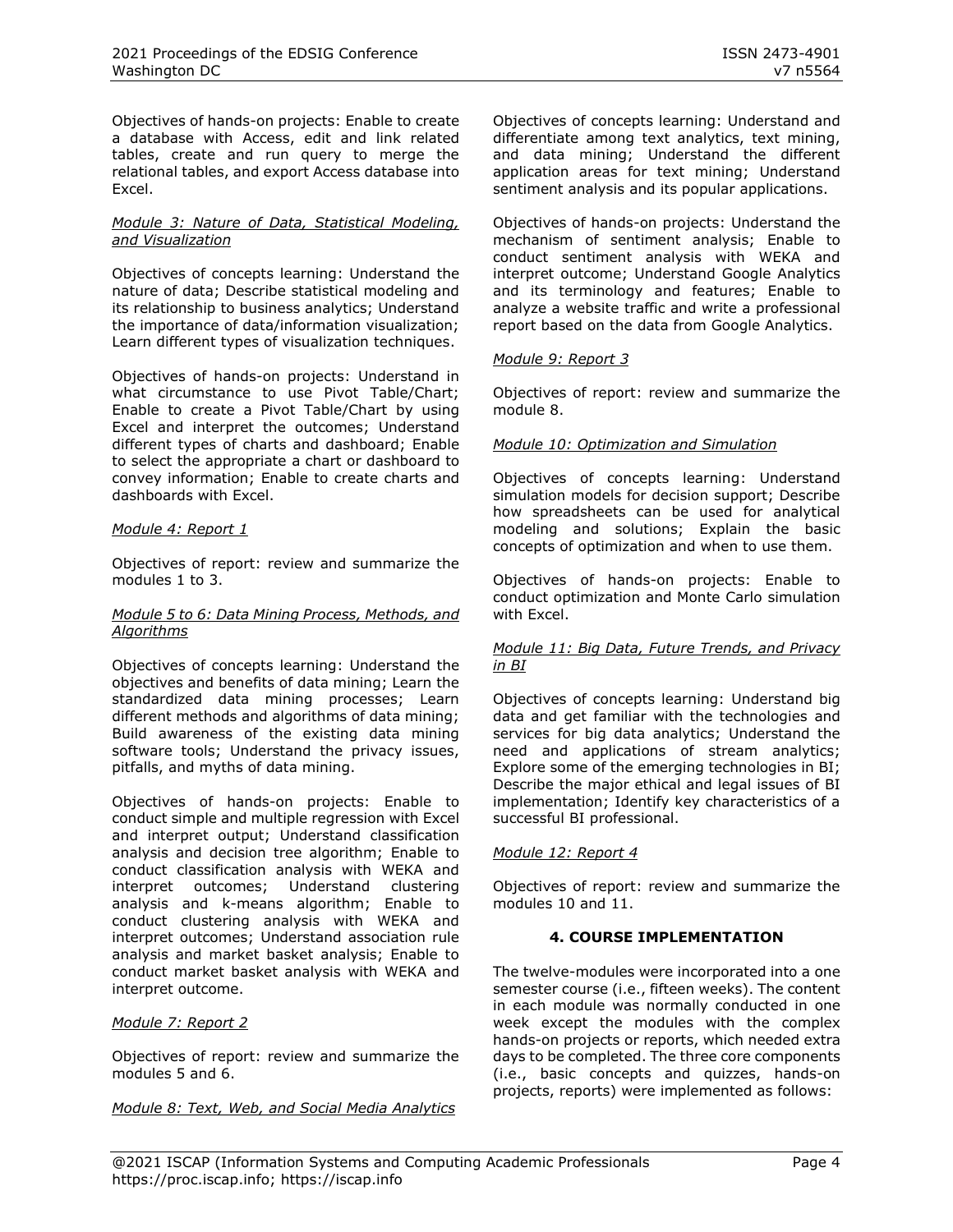#### **Basic Concepts and Quizzes**

The basic concepts and corresponding quizzes were derived from Sharda et al.'s textbook (2018) and its teaching materials. In this part, teaching focused on the basic concepts in BI aligning with the structure of eight chapters in the textbook. There were one or two topics/chapters covered in each week except reporting weeks. The primary method of teaching the content were PowerPoint slides, short videos, and discussions. It is important to note that all the key concepts were demonstrated through linking real business cases, new events, or things in students' life. While introducing the concepts, students were sometimes asked to engage in the discussion of the concepts and cases with the instructor. Additionally, to facilitate students to prepare the evaluative reports, students were advised that the discussion materials in the class were highly related to the tasks in the reports. This approach not only promoted students' motivation to join in the discussion but also help them readily comprehend the concepts. Following the lecture of each topic/chapter, students were required to take a short quiz to assess the learning outcomes of the topic/chapter.

#### **Hands-on Projects and Software Tools**

The hands-on projects are the critical components for students connecting the textbook contents and real applications. Prior to assigning a hands-on project to students, a similar project was taught in the course with applying software tools. To address the problems in the hands-on projects, multiple software tools were used (see [Table 1](#page-4-0) and Appendix A). Microsoft office suite and Visio were primarily used for creating graph, charts, or tables. WEKA (https://www.cs.waikato.ac.nz/ml/weka/) is a popular open-source software developed at the University of Waikato, New Zealand. It is a collection of machine learning algorithms for data mining. WEKA was used in the hands-on projects of classification analysis, cluster analysis, market basket analysis, and sentiment analysis. Google analytics is a web analytics service offered by Google that tracks and reports website traffic. It was used for the hands-on project of writing a website traffic report for Google Merchandise Store.

The focus of hands-on projects was not only the technical skills but also the skills of well organizing and presenting the outcomes and findings. To achieve this goal, students were required to clearly demonstrate the project outcomes in the submission. More importantly, they were also asked to present their projects in the corresponding reports so that they could demonstrate both the findings from the projects and the process of thinking (e.g., how they conducted the project to address the question and why they chose the method). This requirement was similar to teaching basic concepts.

| <b>Module</b><br>No.               | <b>Hands-On</b><br>Projects                                                | <b>Tools</b> |  |
|------------------------------------|----------------------------------------------------------------------------|--------------|--|
| 1                                  | Defining Business<br>Problems                                              | Word/Visio   |  |
| $\overline{2}$                     | Creating a<br>Database                                                     | Access       |  |
| 3                                  | Pivot Table &<br>Chart;<br>Excel<br>Excel Charts &<br>Dashboards           |              |  |
| 5                                  | Regression                                                                 | <b>Fxcel</b> |  |
| 6                                  | Classification<br>Analysis; Cluster<br>Analysis; Market<br>Basket Analysis | <b>WEKA</b>  |  |
| 8                                  | Sentiment Analysis                                                         | <b>WEKA</b>  |  |
| 8                                  | Google<br>Google Analytics<br>Analytics                                    |              |  |
| Optimization &<br>10<br>Simulation |                                                                            | Excel        |  |

#### <span id="page-4-0"></span>**Table 1. Hands-On Projects and Software Tools**

#### **Reports and Formats**

The reports were designed as a mutual learning and evaluating method for benefiting both instructor and students. For the instructor, reports included the keys concepts and hands-on projects taught in the modules. For students, the reports evaluated the learning outcomes the students had done from the concepts study and hands-on projects. Each report covered corresponding modules (see [Table 2\)](#page-5-0) and designed with unique tasks associated with concepts and their hands-on projects for each student/group.

As the course design, the primary formats of the reports were presentation with three different formats: individual presentation, group presentation, and individual pre-recorded presentation (see [Table 2\)](#page-5-0). All the report formats had the similar task structure (i.e., demonstrating basic concepts, exhibiting outcomes and findings of hands-on project, and responding questions). Appendix B exhibits the detailed instructions for report 1 offered in the class. Unlike individual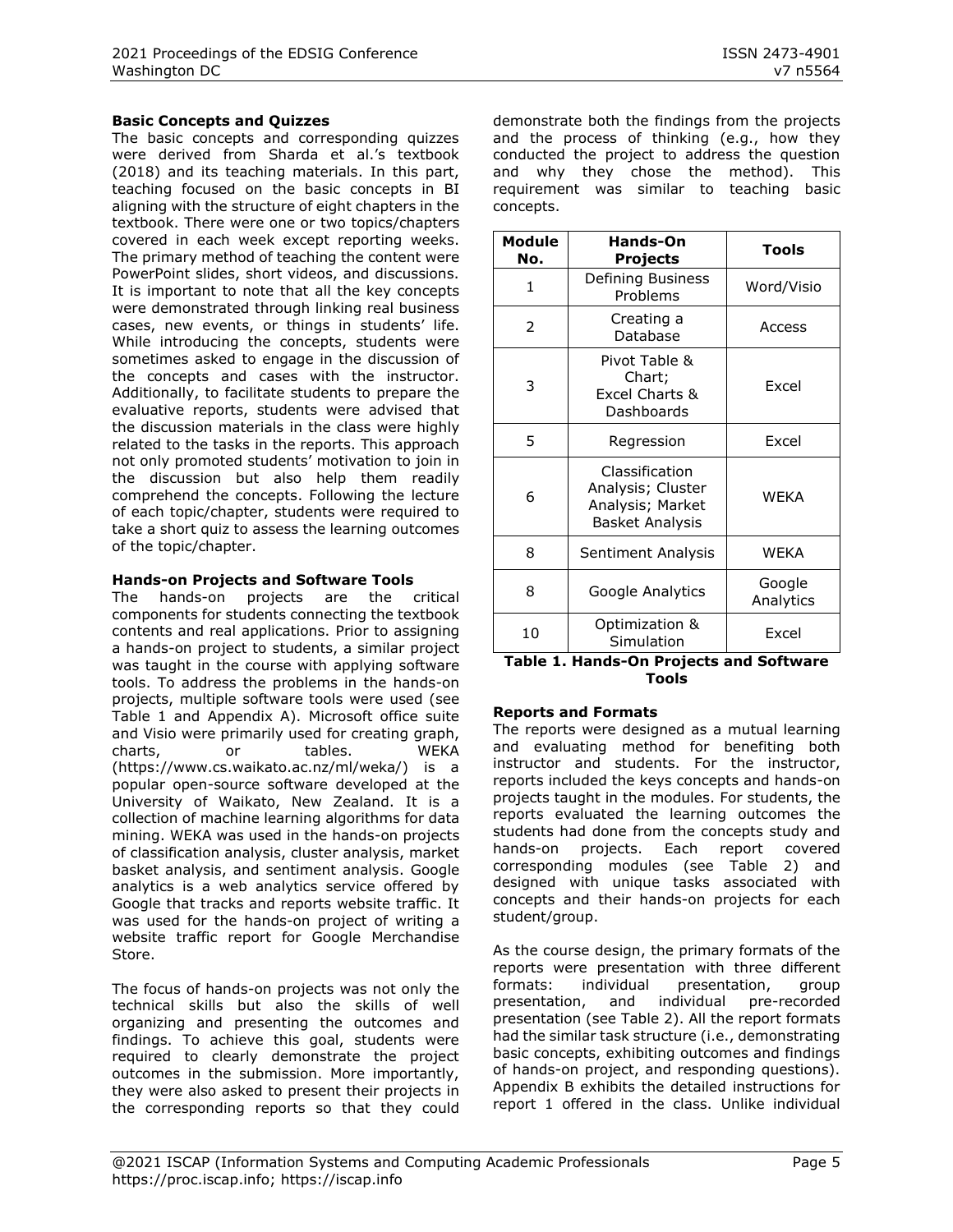presentation and group presentation, individual pre-recorded presentation required students to record their presentation and posted to Flipgrid (https://flipgrid.com), which is a video discussion platform owned by Microsoft. Students were required to post their pre-recorded videos and at least two questions on the Flipgrid before the report day. On the report day, presenters were responsible to respond to the questions raised by students or instructor after playing the video in the class.

| Report        | Tasks        | <b>Format</b>                                     |
|---------------|--------------|---------------------------------------------------|
|               | Module 1-3   | Individual<br>Presentation                        |
| $\mathcal{P}$ | Module 5-6   | Group<br>Presentation                             |
| 3             | Module 8     | <b>Individual</b><br>Pre-Recorded<br>Presentation |
| 4             | Module 10-11 | Individual<br>Pre-Recorded<br>Presentation        |

**Table 2. Reports and Formats**

<span id="page-5-0"></span>After presentation, each presenter was required to answer questions from other students and instructor. Through this approach, all the key concepts and outcomes of the students' hands-on projects were reviewed by the students themselves while any mistakes or incorrect illustrations in the presentation could be found and corrected by the instructor and the students.

# **5. DISCUSSION OF TEACHING RESULTS**

This course was a new elective course offering for upper-level undergraduate students. 9 students enrolled the course who were in the major of business analytics, management information system, or information technology. 3 students responded the survey which was collected through the university's official course evaluation during the semester. For all score items on the survey, average student ratings ranged between 4.7 and 4.8 out of 5 (1 indicating "very poor" and 5 indicating "very good"). For the qualitative items, many positive comments were received and most of students appreciated the hands-on projects with using WEKA and report sections.

Comments examples were:

"I definitely recommend this class. I struggle with confidence issues when presenting, but this class helped me excel

in this area. I feel prepared to be part of a team and lead any reports in my career path!"

- "The reports helped me learn more in my opinion rather than taking a standard exam."
- "I would keep using the Flipgrid individual reports in place of the exams. Very helpful!"
- "One of the topics we covered in this course that were helpful to me was working with WEKA."
- "The excel and WEKA analysis homework assignments were very helpful to build my knowledge and skills."

In general, the course was well-received, especially in the hands-on projects and reports, which were perceived as the highlights of the course.

# **6. TEACHING SUGGESTIONS**

Following the delivery of the course, the instructor did a self-evaluation and offers the following suggestions.

#### **Cohere Concepts, Hands-on Projects, and Report Tasks**

Integrating the basic concepts in the textbook, the techniques applied in hands-on projects, and report tasks in a whole is critical. Additional, report tasks should continue to be emphasized and drive the entire learning process. This approach could enhance students' comprehension as the key concepts and technique skills used in the hands-on projects are taught by instructor and also reviewed by students themselves through a series of report.

#### **Engage Students in Discussion Cases Happing in Their Life**

Although Sharda et al.'s textbook (2018) incorporates many business cases to facilitating teaching, it is recommended to introduce more current cases, events, or items close to students' everyday life and couple with the basic concepts in the textbook. For example, news about Tesla autonomous vehicle or Facebook. Those materials could help students understand the BI applications and implications in the business. More importantly, when demonstrating the basic concepts in the report sessions, students could use those fresh materials to enrich their presentation and raise the students' interest to join in discussing and share their viewpoints.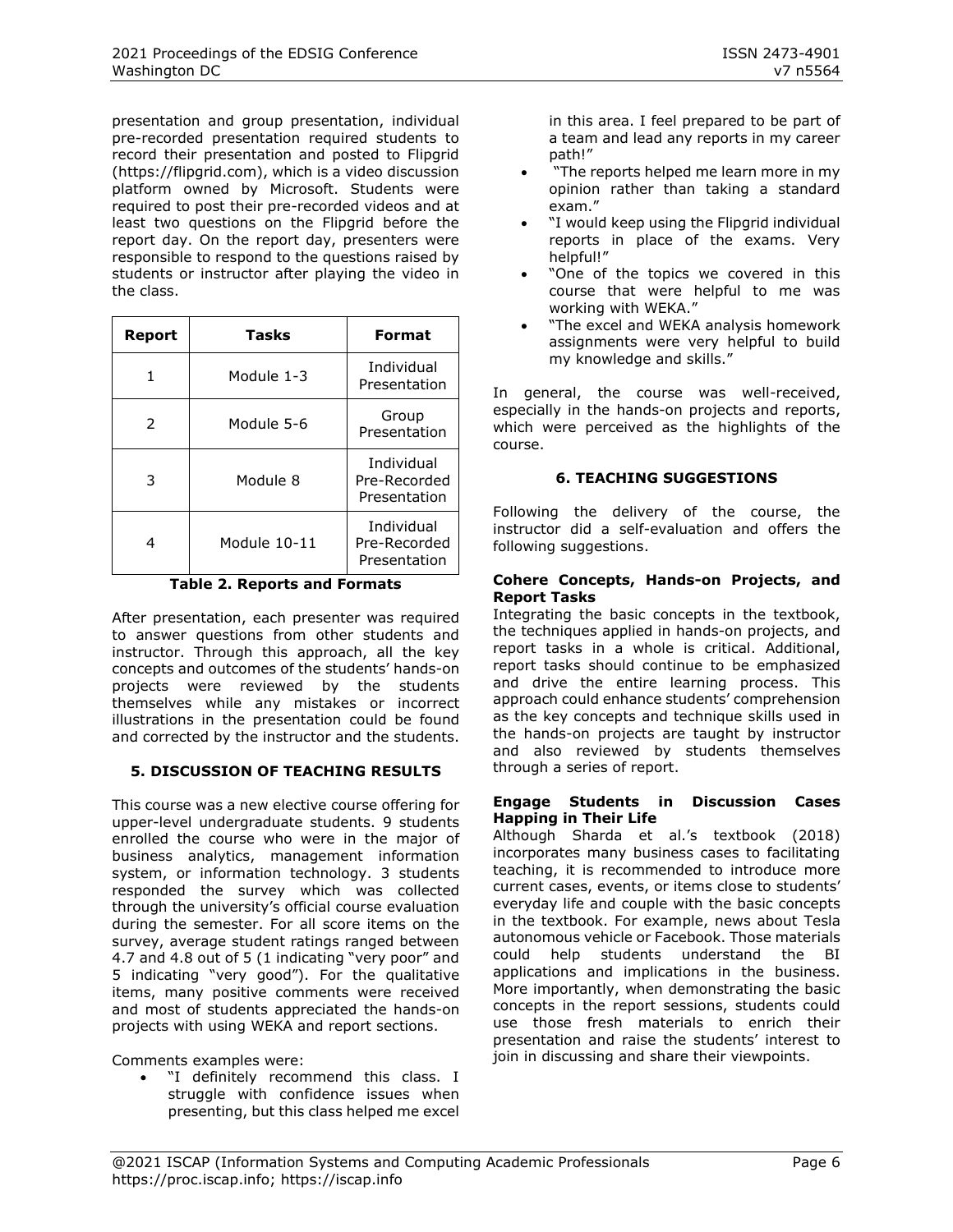#### **Maintain Open and Inclusive Criteria**

Although each hands-on project has a fixed solution, it is recommended that the instructor consider open and inclusive criteria for grading students' performance. This is similar to the principle of problem-based pedagogical approach. If students used some approaches different from the solution or the techniques taught in the class, instructor would be better to investigate the alternative approach for the submission and identify if it was unsatisfied work or an attempt in exploring a new solution. Positive and constructive comments should be given to the exploratory submission even though some mistakes were found.

Furthermore, in the report-oriented BI course, students were required to present their methods and findings from hands-on projects in the report sessions. From the teaching experience, open and inclusive criteria could tremendously inspire students solving the projects with their own ideas, raise their learning interests, and prevent them from only focusing on grade points as their works match up the instructor' solution.

#### **7. CONCLUSION**

This paper introduces the report-oriented pedagogical method which has been implemented in a BI course. The paper reviews the curriculum structure and pedagogical experience of the course and provides teaching suggestions. The report-oriented BI course was taught as an elective course at a university for the upper-level undergraduate students in the majors of business analytics, information systems, and information technology. The report-oriented BI course was well received and perceived by students as having improved their thinking and skills in identifying business problems, applying BI techniques, and professional presenting their findings. The reportoriented pedagogical method also has limitations. This method is difficult to be applied in a very large size course. Given the report design, time frame of the course (90 minutes/course meeting, twice per week), and the experience of teaching this course, about 10-15 students is the ideal size for a course with report-oriented design.

Future research is called for additional adoption at both the undergraduate and graduate level. Continued delivery and modification of the reportoriented pedagogy techniques show promise to increase students' skill set in BI.

#### **8. REFERENCES**

- Aryng. BADIR. Retrieved July 13, 2021, from https://aryng.com/aryng-BADIR-advantage
- Hmelo-Silver, C. E. (2004). Problem-Based Learning: What and How do Students Learn? *Educational Psychology Review*, 16(3), 235- 266.
- Jeyaraj, A. (2019). Teaching Tip: Pedagogy for Business Analytics Courses. *Journal of Information Systems Education*, 30(2), 67- 83.
- Mitri, M. (2015). Teaching Tip: Active Learning via a Sample Database: The Case of Microsoft's Adventure Works. *Journal of Information Systems Education*, 26(3), 177.
- Mrdalj, S. (2007). Teaching an Applied Business Intelligence Course. *Issues in Information Systems*, 8(1), 134-138.
- Pomykalski, J. J. (2014). Teaching Business Intelligence through Case Studies. *Proceedings of the Information Systems Educators Conference*. Baltimore, MD, USA.
- Presthus, W., & Bygstad, B. (2012). Business Intelligence in College: A Teaching Case with Real Life Puzzles. *Journal of Information Technology Education: Innovations in Practice*, 11, 121-137.
- Savery, J. R. (2006). Overview of Problem-Based Learning: Definitions and Distinctions. *Interdisciplinary Journal of Problem-Based Learning*, 1(1).
- Sharda, R., Delen, D., & Turban, E. (2018). *Business Intelligence, Analytics, and Data Science: A Managerial Perspective, 4th ed*. Pearson.
- Srinivasan, M., Wilkes, M., Stevenson, F., Nguyen, T., & Slavin, S. (2007). Comparing Problem-based Learning with Case-based Learning: Effects of a Major Curricular Shift at Two Institutions. *Academic Medicine*, 82(1), 74-82.
- Wang, S. & Wang, H. (2019). Teaching Tip: A Teaching Module of Database-Centric Online Analytical Process for MBA Business Analytics Programs. *Journal of Information Systems Education*, 30(1), 19-26.
- Wang, Y. (2015). Business Intelligence and Analytics Education: Hermeneutic Literature Review and Future Directions in IS Education. *Proceeding of 21st Americas Conference on Information Systems*. Puerto Rico.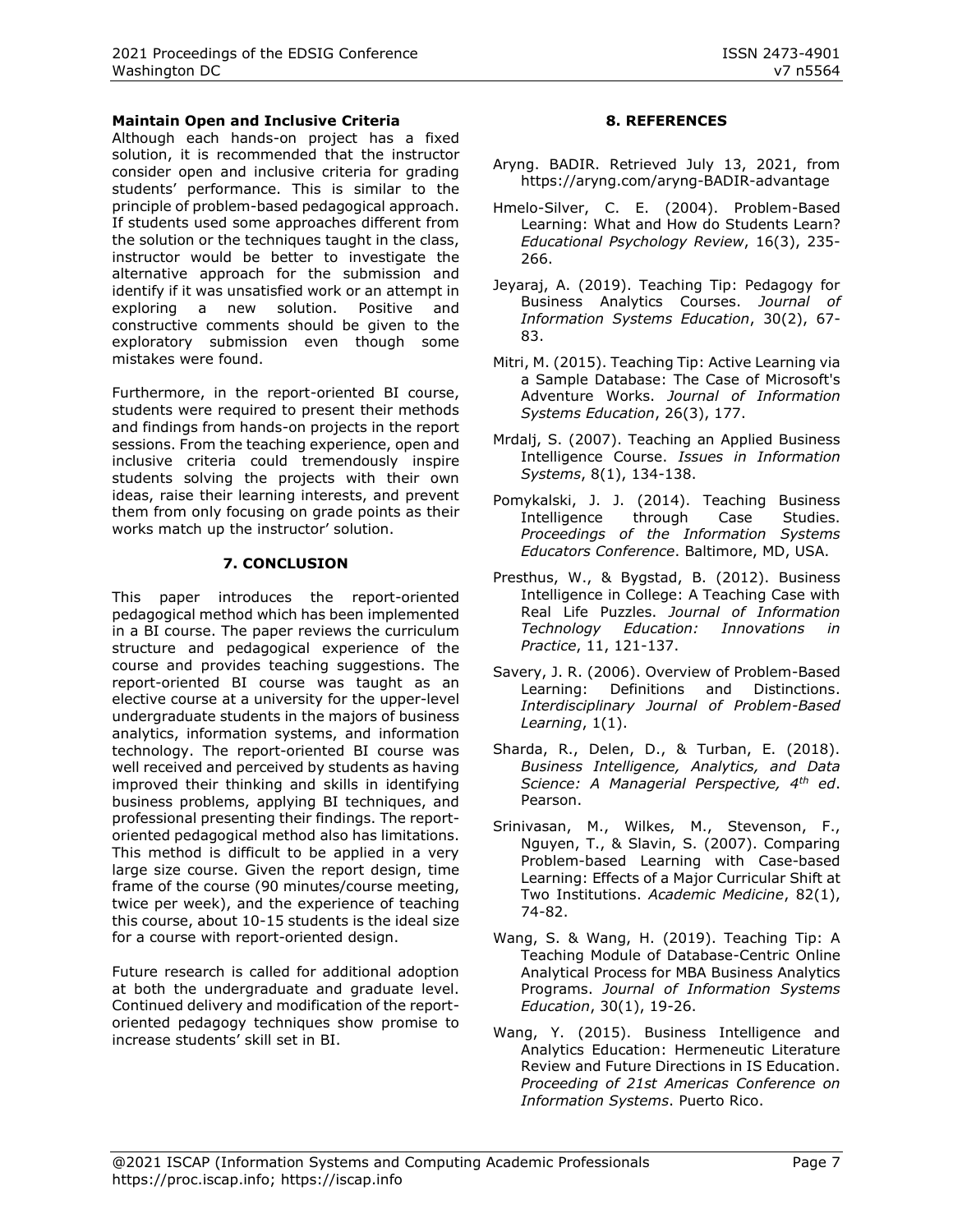- Watson, H. J. (2009). Tutorial: Business Intelligence–Past, Present, and Future. *Communications of the Association for Information Systems*, 25(39), 487-510.
- Wixom, B., Ariyachandra, T., Douglas, D., Goul, M., Gupta, B., Iyer, L., Kulkami, U., Mooney, J. G., Phillips-Wren, G., & Turetken, O. (2014). The Current State of Business Intelligence in Academia: The Arrival of Big Data. *Communications of the Association for Information Systems*, 34(1), 1-13.
- Wixom, B., Ariyachandra, T., Goul, M., Gray, P., Kulkarni, U., & Phillips-Wren, G. (2011). The Current State of Business Intelligence in

Academia. *Communications of the Association for Information Systems*, 29(16), 299-312.

- Woods, D. M. (2020). Teaching Tip: Active Learning Using Debates in an IT Strategy Course. *Journal of Information Systems Education*, 31(1), 40.
- Zhang, L., Chen, F., & Wei, W. (2020). Teaching Tip: A Foundation Course in Business Analytics: Design and Implementation at Two Universities. *Journal of Information Systems Education*, 31(4), 244-259.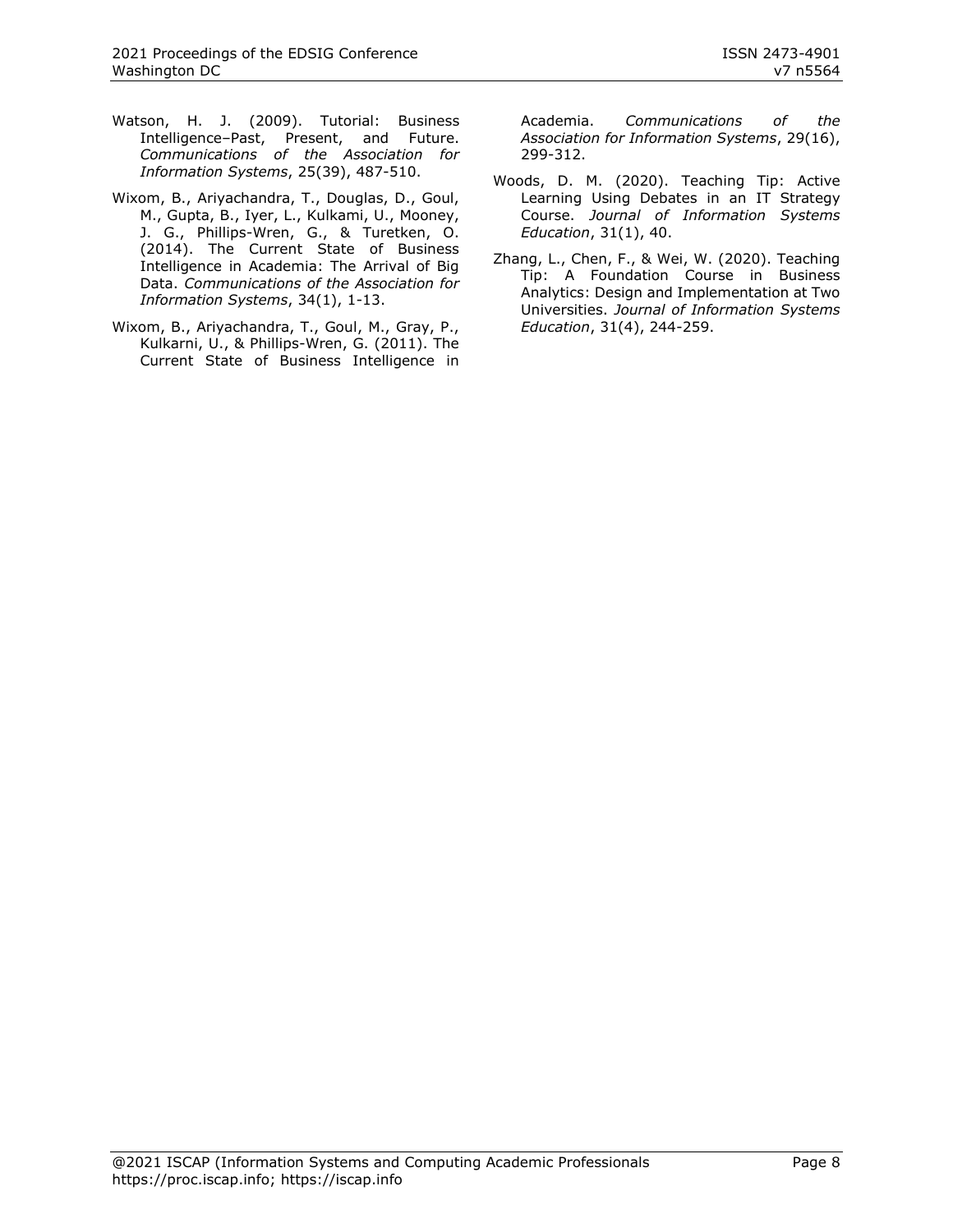# **Appendix A**

# **Curriculum Modules**

| <b>Module</b>  | <b>Topics</b>                                                        | <b>Readings</b>                              | <b>Assignments</b>                                                                                                                                                                                                                                                         |
|----------------|----------------------------------------------------------------------|----------------------------------------------|----------------------------------------------------------------------------------------------------------------------------------------------------------------------------------------------------------------------------------------------------------------------------|
| $\mathbf{1}$   | Overview of Business Intelligence                                    | Textbook Ch. 1                               | Quiz Ch.1                                                                                                                                                                                                                                                                  |
|                | Defining Business Problems                                           | Lecture Slides                               | Hands-On Project: Defining<br><b>Business Problems</b>                                                                                                                                                                                                                     |
| $\overline{2}$ | Business Intelligence and Data<br>Warehousing                        | Textbook Ch. 3                               | Quiz Ch.3                                                                                                                                                                                                                                                                  |
|                | Creating a Database                                                  | Lecture Slides                               | Hands-On Project: Creating<br>a Database                                                                                                                                                                                                                                   |
|                | Nature of Data, Statistical Modeling,<br>and Visualization           | Textbook Ch. 2                               | Quiz Ch.2                                                                                                                                                                                                                                                                  |
| 3              | Pivot Table & Chart;<br>Excel Charts & Dashboards                    | Lecture Slides                               | Hands-On Project: Pivot<br>Table & Chart;<br>Excel Charts & Dashboards                                                                                                                                                                                                     |
| 4              | Report 1                                                             | <b>Review Module</b><br>$1 - 3$              | <b>Individual Presentation</b>                                                                                                                                                                                                                                             |
| 5              | Data Mining Process, Methods, and<br>Algorithms                      | Textbook Ch. 4                               | Quiz Ch.4                                                                                                                                                                                                                                                                  |
|                | Regression with Excel                                                | Lecture Slides                               | Hands-On Project:<br>Regression with Excel                                                                                                                                                                                                                                 |
|                | Classification Analysis with WEKA                                    | Lecture Slides                               | Hands-On Project:<br>Classification with WEKA                                                                                                                                                                                                                              |
| 6              | Cluster Analysis with WEKA                                           | Lecture Slides                               | Hands-On Project: Cluster<br>Analysis with WEKA                                                                                                                                                                                                                            |
|                | Market Basket Analysis with WEKA                                     | Lecture Slides                               | Hands-On Project: Market<br>Basket Analysis with WEKA                                                                                                                                                                                                                      |
| 7              | Report 2                                                             | <b>Review Module</b><br>$5 - 6$              | Group Presentation                                                                                                                                                                                                                                                         |
|                | Text, Web, and Social Media Analytics                                | Textbook Ch. 5                               | Quiz Ch.5<br>Hands-On Project:<br>Sentiment Analysis<br>Hands-On Project: Google<br>Analytics<br>Individual Pre-Recorded<br>Presentation<br>Quiz Ch.6<br>Hands-On Project:<br>Optimization with Excel<br>Quiz Ch.7<br>Quiz Ch.8<br>Individual Pre-Recorded<br>Presentation |
| 8              | Sentiment Analysis with WEKA                                         | Lecture Slides                               |                                                                                                                                                                                                                                                                            |
|                | Google Analytics                                                     | Lecture Slides                               |                                                                                                                                                                                                                                                                            |
| 9              | Report 3                                                             | <b>Review Module</b><br>8                    |                                                                                                                                                                                                                                                                            |
|                | Optimization and Simulation                                          | Textbook Ch. 6                               |                                                                                                                                                                                                                                                                            |
| 10             | Optimization with Excel                                              | Lecture Slides                               |                                                                                                                                                                                                                                                                            |
| 11             | Big Data Concepts and Tools                                          | Textbook Ch. 7                               |                                                                                                                                                                                                                                                                            |
|                | Future Trends, Privacy and Managerial<br>Considerations in Analytics | Textbook Ch. 8<br>Review Module<br>$10 - 11$ |                                                                                                                                                                                                                                                                            |
| 12             | Report 4                                                             |                                              |                                                                                                                                                                                                                                                                            |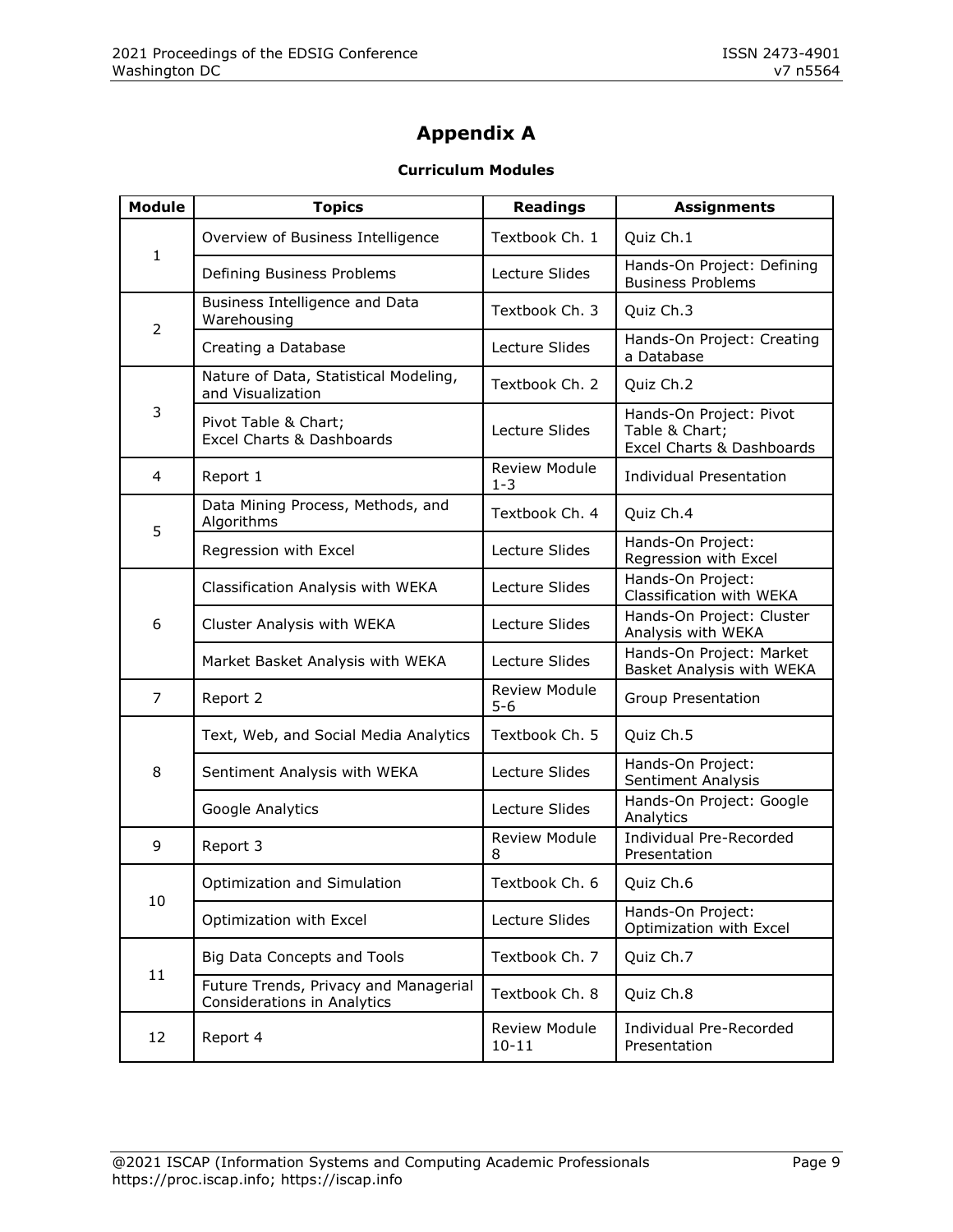# **Appendix B**

# **Report 1 Instruction**

#### **Goal**

Instead of the traditional test/exam, the report is an approach to evaluate students' knowledge learned from the course and capability utilizing the knowledge to practical applications/cases.

#### **Content**

- In the report 1 (individual presentation), your slides and presentation shall focus on addressing the questions listed in the template.
- You are encouraged to use materials from textbook and cases discussed in the class to answer the questions.

#### **Slides**

- Slides shall no more than 20 pages, including the cover page and Q&A page.
- The template provides an example of the report. You can use your own design such as background, color combination, animation, etc.
- You are required to use the same outline of content in the template. Specifically, your slides must include cover page, each chapter/assignment page, and Q&A page. The sequence of the slides must be the same as the template.
- You can add 1-3 pages for each chapter as needed.
- Slides designed in a professional style is strongly encouraged. For instance, diagram, chart, neat layout, etc.
- Slides must be submitted to Canvas by due date. Missing slides submission will incur points deduction (50% of total points).

#### **Presentation**

- You are required to present your work individually in the classroom.
- Each presentation is restricted to about 8 minutes (i.e., 6 minutes presentation, 2 minutes Q&A).
- Students in the class are encouraged to interact with presenter during the Q&A session, such as asking questions, making comments, applause etc.
- Too short (less than 3 minutes) or too long (more than 12 minutes) presentation may incur negative evaluation.
- Missing presentation on report day will incur points deduction (50% of total points) or presenting in a designated class day.
- Presentation conducted in a professional style is strongly encouraged.

#### **Grading Rubric**

| Items        |                                | Criteria                                                                                                                                                      | Points |
|--------------|--------------------------------|---------------------------------------------------------------------------------------------------------------------------------------------------------------|--------|
| Slide        | Concept questions              | The key elements (e.g., definitions, relationships,<br>graphs) are included in the answer and demonstrated<br>correctly.                                      | 25.    |
|              | Hands-on Projects<br>questions | The key elements of output (e.g., graphs, tables) are<br>included and interpreted correctly.                                                                  | 25     |
| Presentation | Concept questions              | The key elements (e.g., definitions, relationships,<br>graphs) in the answer are interpreted clearly and<br>correctly.                                        | 20     |
|              | Hands-on Projects<br>questions | The key elements of output (e.g., graphs, tables) are<br>interpreted clearly and correctly. The main steps of<br>software operation are demonstrated clearly. | 20     |
|              | 0 & A                          | Respond questions correctly and clearly.                                                                                                                      | 10     |
|              |                                |                                                                                                                                                               | 100    |